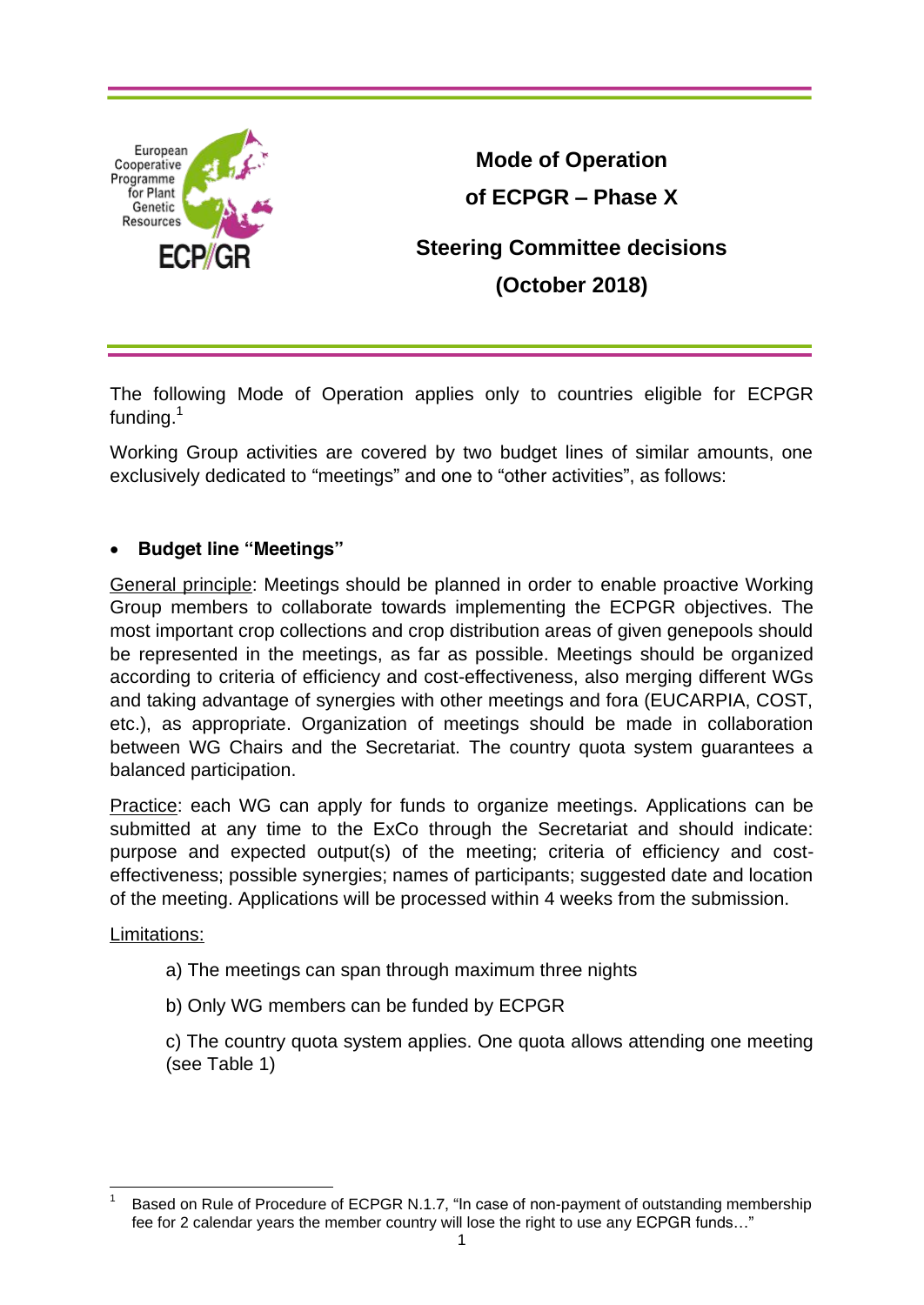## **Table 1. Country Quotas Phase X (2019-2023)**

|                        | Category             | Annual<br>contribution<br>(Phase X)<br><b>Euros</b> | Percentage of<br>total country<br>quotas | Quota          |
|------------------------|----------------------|-----------------------------------------------------|------------------------------------------|----------------|
| <b>MONTENEGRO</b>      | $\mathsf{A}$         | 3,150                                               | 1.5%                                     | 6              |
| MACEDONIA (FYR)        | A                    | 3,150                                               | 1.5%                                     | 6              |
| <b>ALBANIA</b>         | A                    | 3,150                                               | 1.5%                                     | 6              |
| <b>GEORGIA</b>         | A                    | 3,150                                               | 1.5%                                     | 6              |
| BOSNIA AND HERZEGOVINA | A                    | 3,150                                               | 1.5%                                     | 6              |
| <b>ICELAND</b>         | A                    | 3,150                                               | 1.5%                                     | 6              |
| <b>SERBIA</b>          | $\sf B$              | 4,000                                               | 1.8%                                     | $\overline{7}$ |
| <b>ESTONIA</b>         | $\mathsf B$          | 4,000                                               | 1.8%                                     | $\overline{7}$ |
| <b>CYPRUS</b>          | B                    | 4,000                                               | 1.8%                                     | $\overline{7}$ |
| <b>BULGARIA</b>        | B                    | 4,000                                               | 1.8%                                     | $\overline{7}$ |
| LATVIA                 | B                    | 4,000                                               | 1.8%                                     | $\overline{7}$ |
| <b>BELARUS</b>         | B                    | 4,000                                               | 1.8%                                     | $\overline{7}$ |
| <b>LITHUANIA</b>       | $\mathsf{C}$         | 7,500                                               | 2.2%                                     | 8              |
| <b>SLOVENIA</b>        | $\mathsf{C}$         | 7,500                                               | 2.2%                                     | 8              |
| <b>CROATIA</b>         | $\mathsf{C}$         | 7,500                                               | 2.2%                                     | 8              |
| <b>SLOVAKIA</b>        | D                    | 8,600                                               | 2.5%                                     | 10             |
| <b>HUNGARY</b>         | D                    | 8,600                                               | 2.5%                                     | 10             |
| <b>ROMANIA</b>         | D                    | 8,600                                               | 2.5%                                     | 10             |
| <b>IRELAND</b>         | E                    | 12,650                                              | 2.8%                                     | 11             |
| CZECH REP.             | E                    | 12,650                                              | 2.8%                                     | 11             |
| <b>PORTUGAL</b>        | E                    | 12,650                                              | 2.8%                                     | 11             |
| <b>FINLAND</b>         | F                    | 13,800                                              | 3.1%                                     | 12             |
| <b>GREECE</b>          | F                    | 13,800                                              | 3.1%                                     | 12             |
| <b>DENMARK</b>         | F                    | 13,800                                              | 3.1%                                     | 12             |
| <b>AUSTRIA</b>         | F                    | 13,800                                              | 3.1%                                     | 12             |
| <b>NORWAY</b>          | G                    | 14,400                                              | 3.4%                                     | 13             |
| <b>BELGIUM</b>         | G                    | 14,400                                              | 3.4%                                     | 13             |
| <b>SWEDEN</b>          | G                    | 14,400                                              | 3.4%                                     | 13             |
| <b>TURKEY</b>          | G                    | 14,400                                              | 3.4%                                     | 13             |
| SWITZERLAND            | H                    | 21,850                                              | 3.7%                                     | 14             |
| <b>NETHERLANDS</b>     | н                    | 21,850                                              | 3.7%                                     | 14             |
| <b>SPAIN</b>           |                      | 23,000                                              | 4.0%                                     | 15             |
| <b>ITALY</b>           | J                    | 56,000                                              | 4.5%                                     | 17             |
| UK                     | J                    | 56,000                                              | 4.5%                                     | 17             |
| <b>FRANCE</b>          | K                    | 58,500                                              | 5.0%                                     | 19             |
| <b>GERMANY</b>         | K                    | 58,500                                              | 5.0%                                     | 19             |
|                        | ExCo discretionary   |                                                     | 1.3%                                     | 5              |
|                        | <b>Annual Total:</b> | 537,650                                             | 100%                                     | 385            |
|                        | Total 5 years:       | 2,688,250                                           |                                          |                |

## **Phase X budget elements used to calculate the available quotas**

| Total budget for WG activities - meetings                                | € 188.599 |
|--------------------------------------------------------------------------|-----------|
| Estimated carry over / extra funds dedicated to meetings (half of total) | € 100.000 |
| Total estimated budget for WG activities - meetings                      | € 288,599 |
| Average cost of 1 person per meeting (value of 1 guota)                  | € 750     |
| Total Quotas available                                                   | 385       |

\*This estimated figure will be revised in 2019 after closure of Phase IX financial accounts